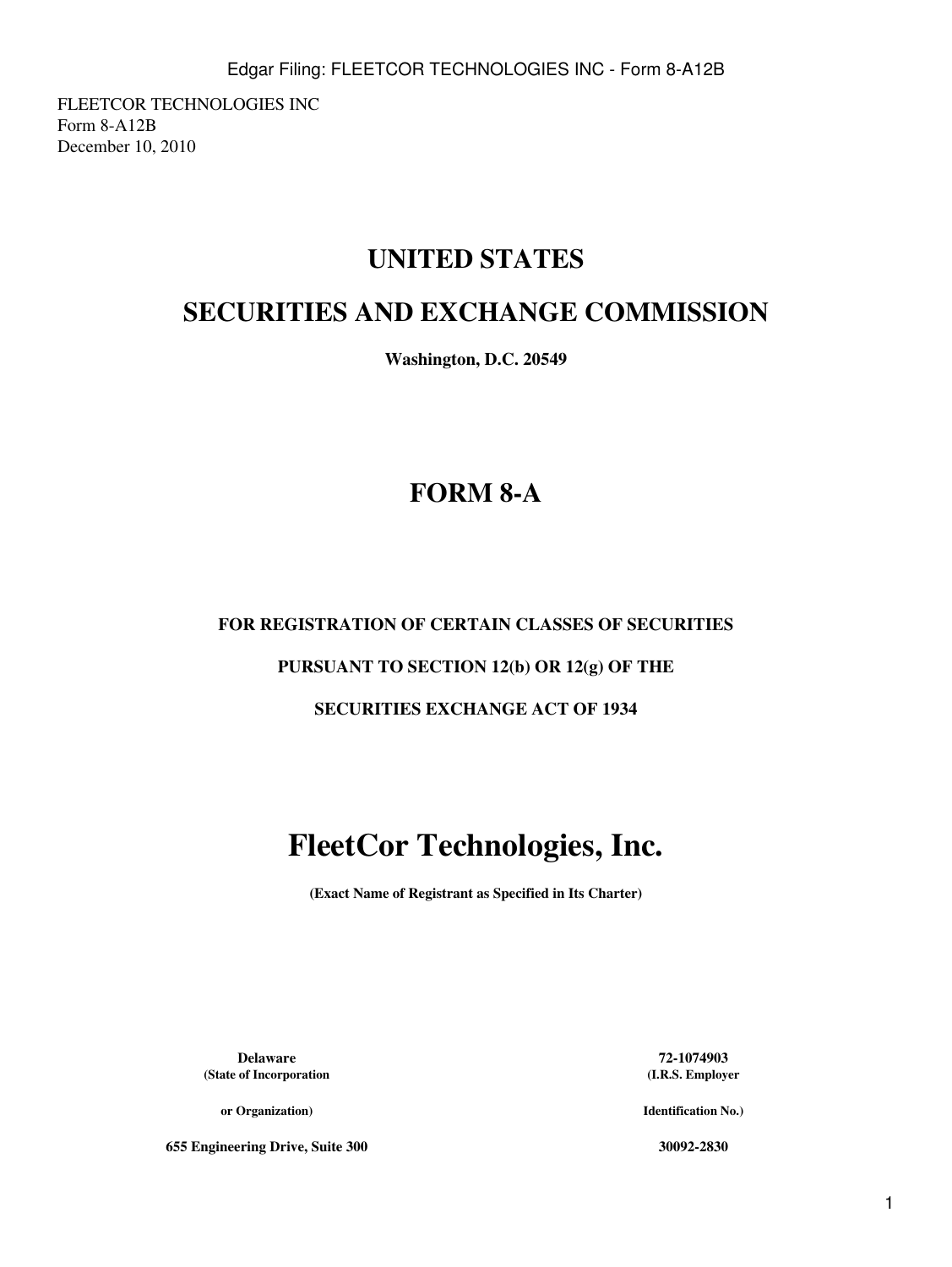### Edgar Filing: FLEETCOR TECHNOLOGIES INC - Form 8-A12B

**Norcross, Georgia (Address of Principal Executive Offices) (Zip Code)**

**If this form relates to the registration of a class of securities pursuant to Section 12(b) of the Exchange Act and is effective pursuant to General Instruction A. (c), please check the following box.** x

**If this form relates to the registration of a class of securities pursuant to Section 12(g) of the Exchange Act and is effective pursuant to General Instruction A. (d), please check the following box.** ¨

**Securities Act registration statement file number to which this form relates: 333-166092 (If applicable) Securities to be registered pursuant to Section 12(b) of the Act:**

**Title of each class**

**Name of each exchange on which**

**to be so registered Common Stock, \$0.001 par value per share New York Stock Exchange, Inc. Securities to be registered pursuant to Section 12(g) of the Act: None**

**each class is to be registered**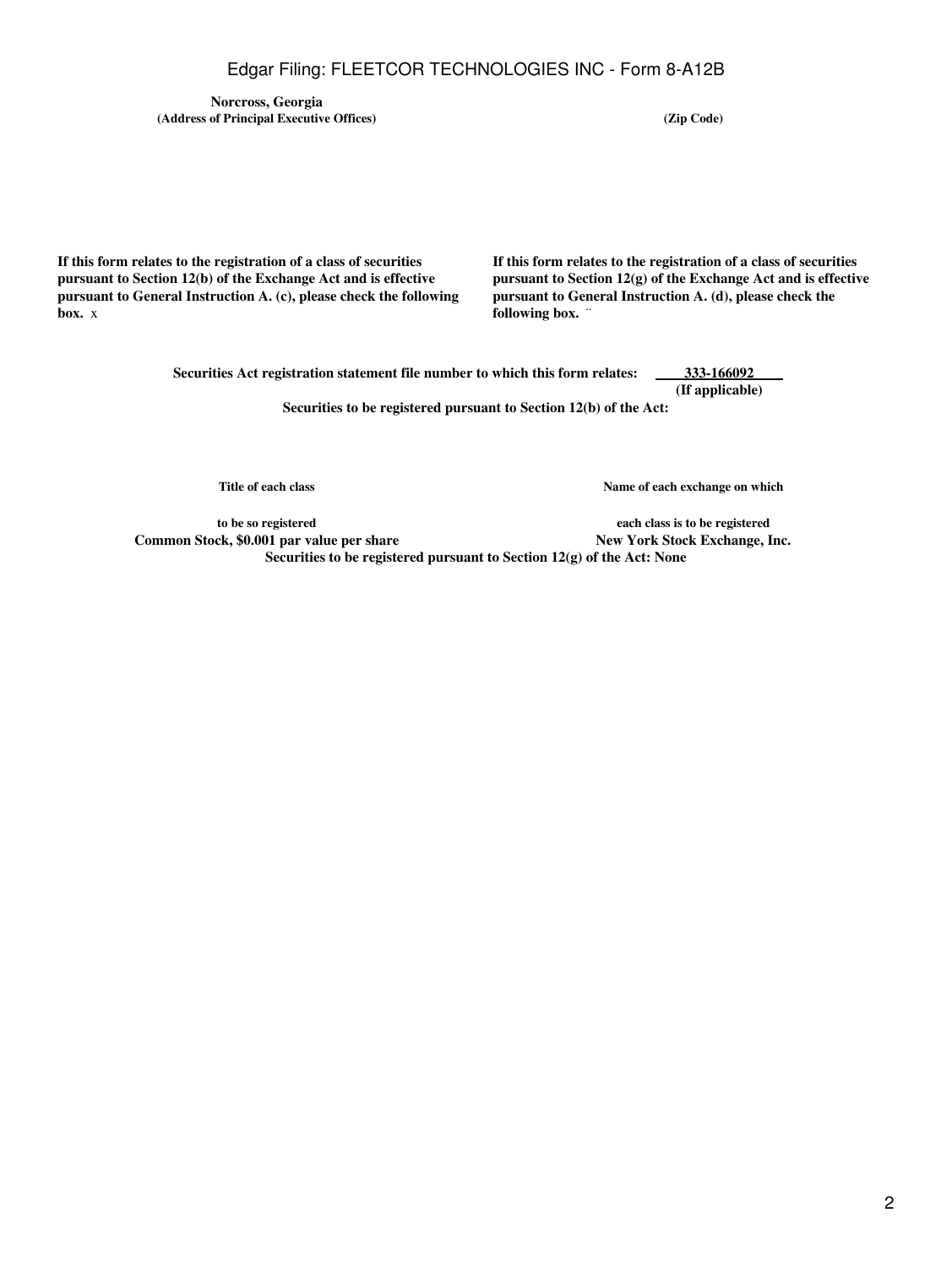### **INFORMATION REQUIRED IN REGISTRATION STATEMENT**

### Item 1. Description of Registrant s Securities to be Registered.

A description of the capital stock of FleetCor Technologies, Inc. (the Registrant) is set forth under the heading Description of capital stock in the prospectus forming part of the Registrant s Registration Statement on Form S-1, initially filed with the Securities and Exchange Commission on April 15, 2009 (File No. 333-166092), including exhibits, and as amended from time to time, which information is incorporated herein by reference. The final prospectus, if filed pursuant to Rule 424(b) under the Securities Act of 1933, as amended, shall be deemed to be incorporated herein by reference.

### **Item 2. Exhibits.**

Not applicable.

2